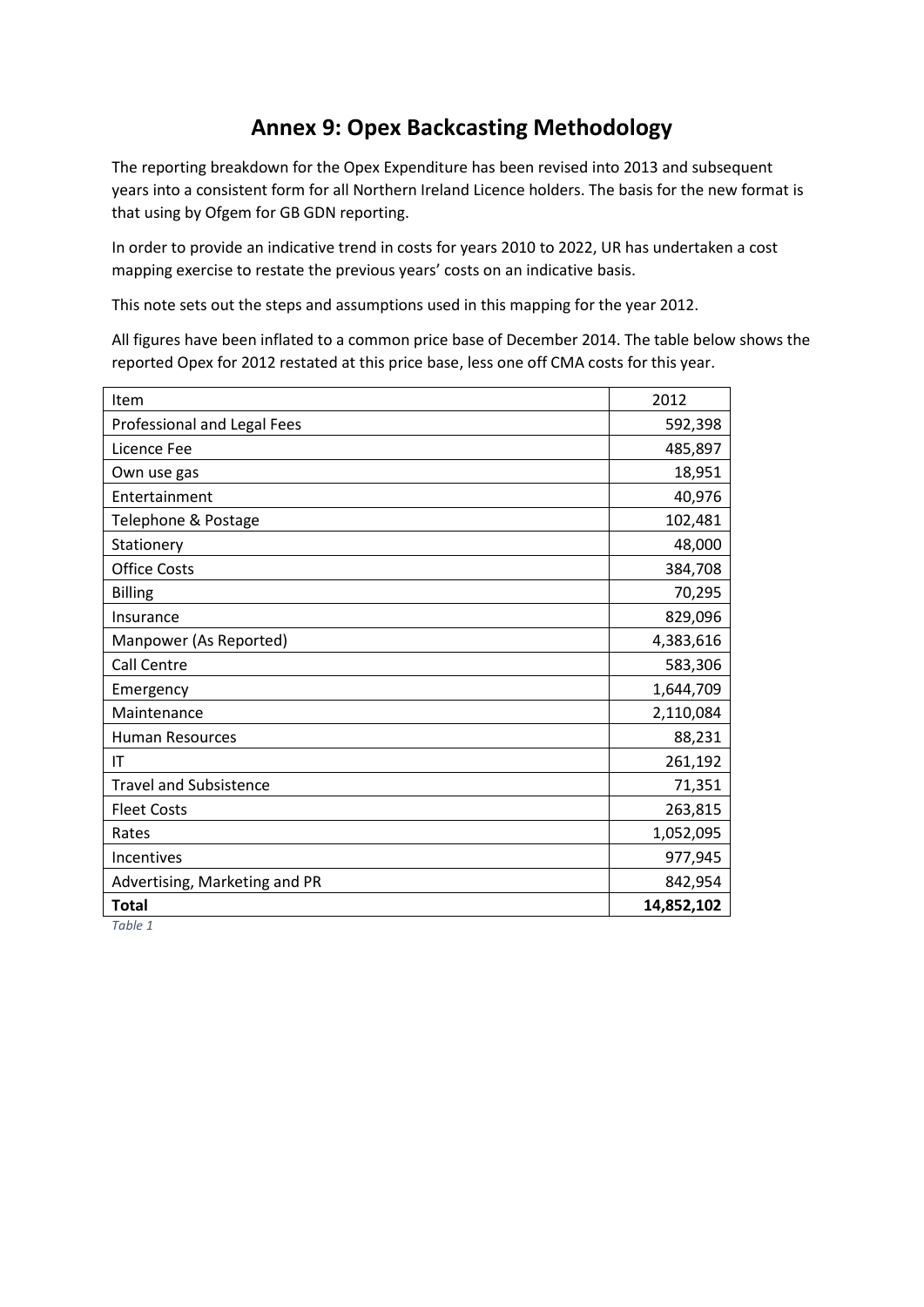The table below shows the reported 2013 costs in the revised format which shall be used as a benchmark for the mapping exercise. This has been created from the Opex Matrix in the 2013 cost reporting return.

| Item                                                        | 2013       |
|-------------------------------------------------------------|------------|
| Professional and Legal Fees (Part)                          | 937,982    |
| Licence Fees                                                | 126,766    |
| Shrinkage (Including Own Use)                               | O          |
| Entertainment                                               | 37,129     |
| Stationery, Communications and Billing (Part)               | 326,892    |
| Vehicles & Wheeled Plant (part insurance)                   | 70,000     |
| Transport & Plant (Other) (Part Insurance)                  | 430,000    |
| Materials (Part)                                            | 180,000    |
| Professional and Legal Fees (Part Insurance)                | 60,000     |
| Direct Manpower                                             | 4,672,194  |
| <b>Agency Manpower</b>                                      | 135,848    |
| Non Salary Costs (ex T&S)                                   | 163,341    |
| Car Allowance                                               | 289,933    |
| Contractor - Labour                                         | 2,212,002  |
| Contractor - Material                                       | 0          |
| Materials (Part)                                            | 1,953,839  |
| Stationery, Communications and Billing (Part IT & Telecoms) | 350,000    |
| T&S                                                         | 20,519     |
| <b>Staff Entertainment</b>                                  | 14,884     |
| Vehicles & Wheeled Plant                                    | 1,314      |
| Transport & Plant (Other)                                   | 368,785    |
| Rent & rates                                                | 472,107    |
| <b>Network Rates</b>                                        | 904,993    |
| <b>MDR Allowance</b>                                        | 2,042,021  |
| <b>Total</b>                                                | 15,770,547 |

*Table 2*

The step to map the two breakdowns is to split out some of the 2012 reported cost items into further detail on the basis of broad assumptions based upon 2013 reported figures.

### **Manpower**

The total 2012 reported manpower is split into the following headings based about the percentage split of these items in the 2013 figures.

|                           | 4,383,616 |
|---------------------------|-----------|
| Total                     |           |
| Car Allowance             | 241,566   |
| Non Salary Costs (ex T&S) | 136,092   |
| <b>Agency Manpower</b>    | 113,185   |
| Direct Manpower           | 3,892,773 |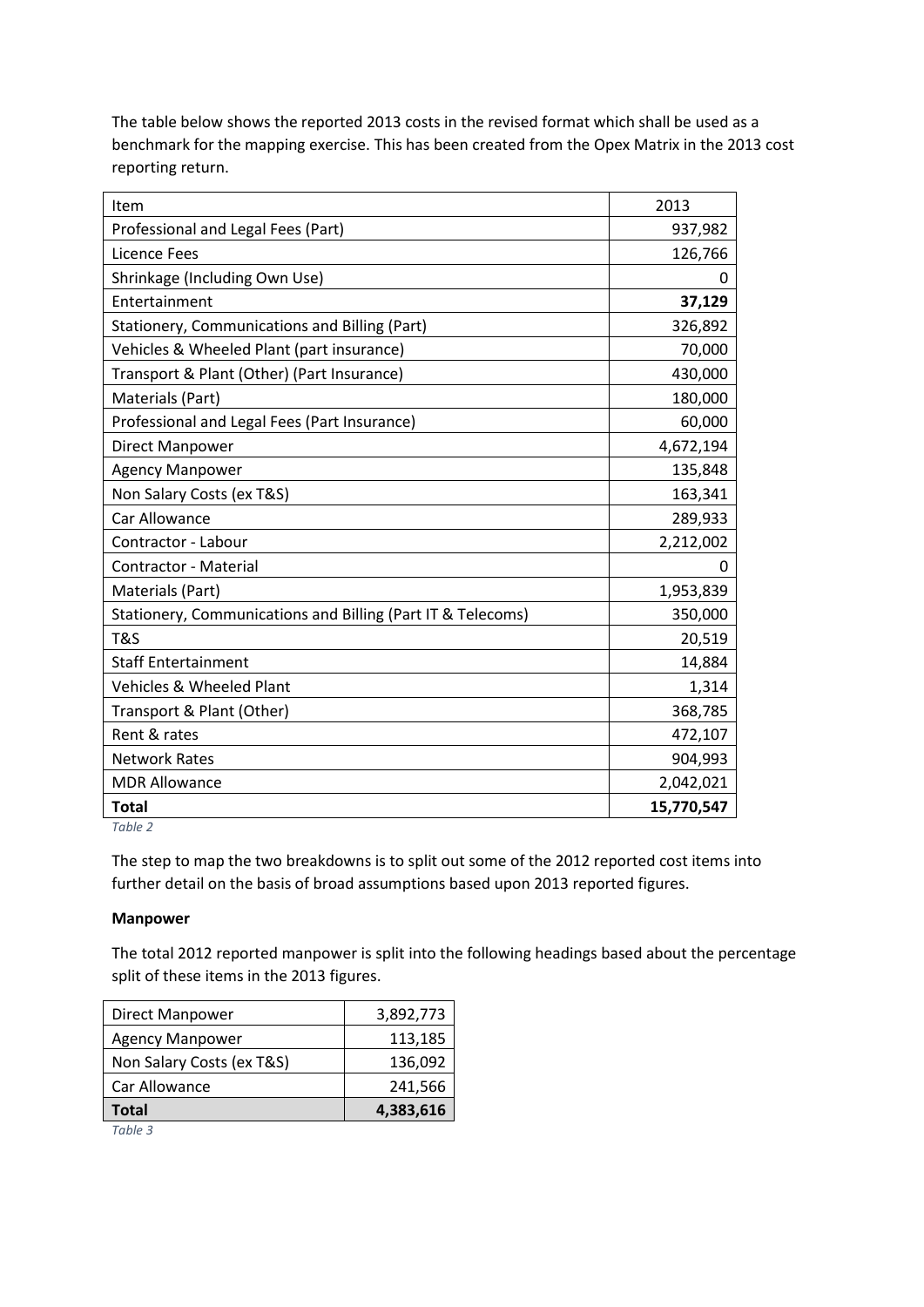### **Travel & Subsistence**

The total reported T&S is split into the following headings based about the percentage split of these items in the 2013 figures.

| <b>Total</b>               | 71,351 |
|----------------------------|--------|
| <b>Staff Entertainment</b> | 29.997 |
| T&S                        | 41,354 |

*Table 4*

#### **Rent & Rates**

The figures for rent and rates where adjusted by a broad assumption of office rent being £300,000 to bring the total rent and rates in 2012 to a similar figure to that reported in 2013. (The £300,00 being removed from reported office costs).

| <b>Total</b>         | 1,352,095 |
|----------------------|-----------|
| Rent                 | 300,000   |
| <b>Network Rates</b> | 904.993   |
| Rates                | 147,102   |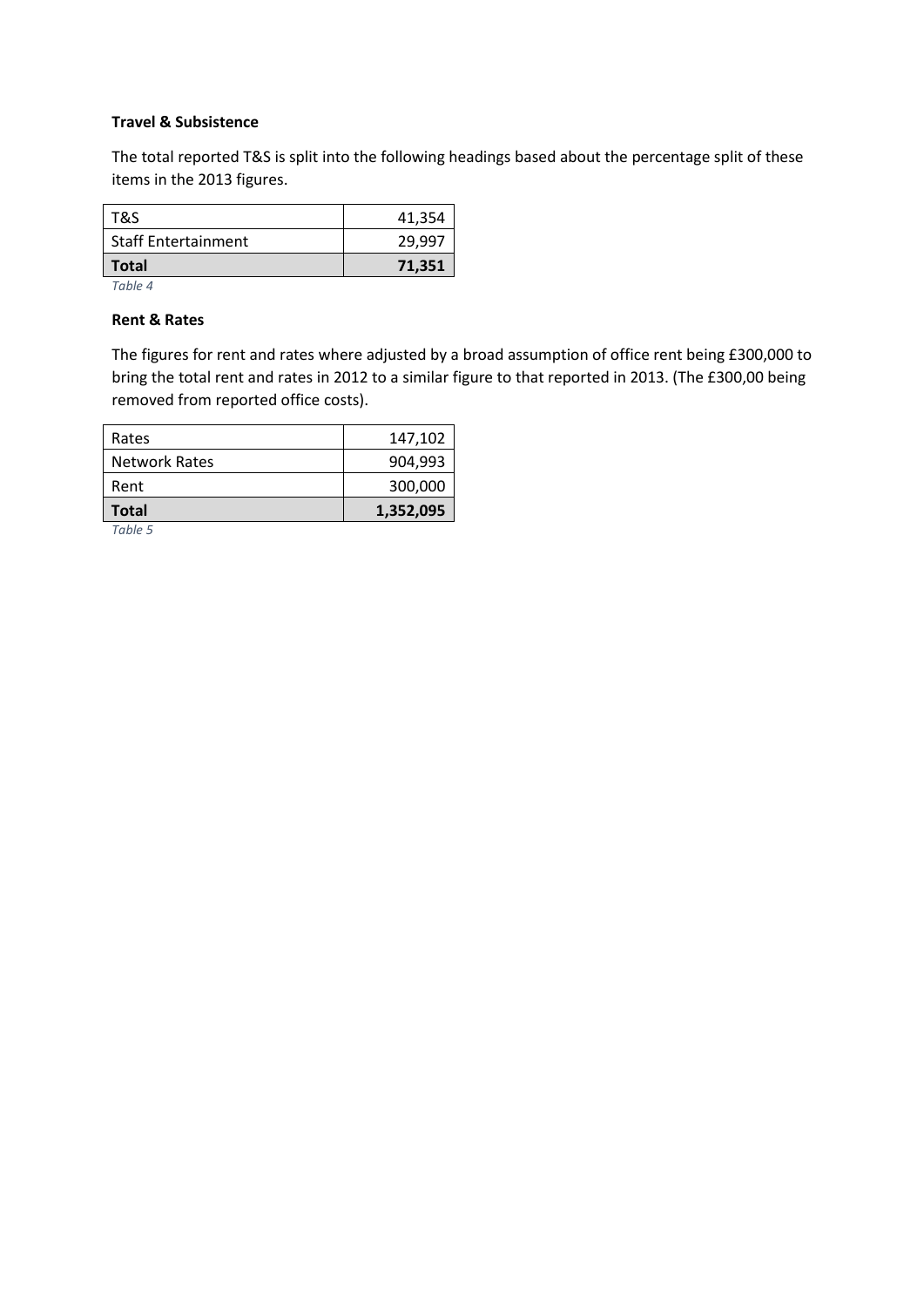The above adjustments delivers the restated 2012 figures to those show on the table below

| Professional and Legal Fees   | 592,398    |
|-------------------------------|------------|
| Licence Fee                   | 485,897    |
| Own use gas                   | 18,951     |
| Entertainment                 | 40,976     |
| Telephone & Postage           | 102,481    |
| Stationery                    | 48,000     |
| Office Costs (Part)           | 84,708     |
| <b>Billing</b>                | 70,295     |
| Insurance                     | 829,096    |
| Direct Manpower               | 3,892,773  |
| <b>Agency Manpower</b>        | 113,185    |
| Non Salary Costs (ex T&S)     | 136,092    |
| Car Allowance                 | 241,566    |
| <b>Call Centre</b>            | 583,306    |
| Emergency                     | 1,644,709  |
| Maintenance                   | 2,110,084  |
| <b>Human Resources</b>        | 88,231     |
| IT                            | 261,192    |
| T&S                           | 41,354     |
| <b>Staff Entertainment</b>    | 29,997     |
| <b>Fleet Costs</b>            | 263,815    |
| Rates                         | 147,102    |
| <b>Network Rates</b>          | 904,993    |
| Office Costs (Part for Rent)  | 300,000    |
| Incentives                    | 977,945    |
| Advertising, Marketing and PR | 842,954    |
| Total                         | 14,852,103 |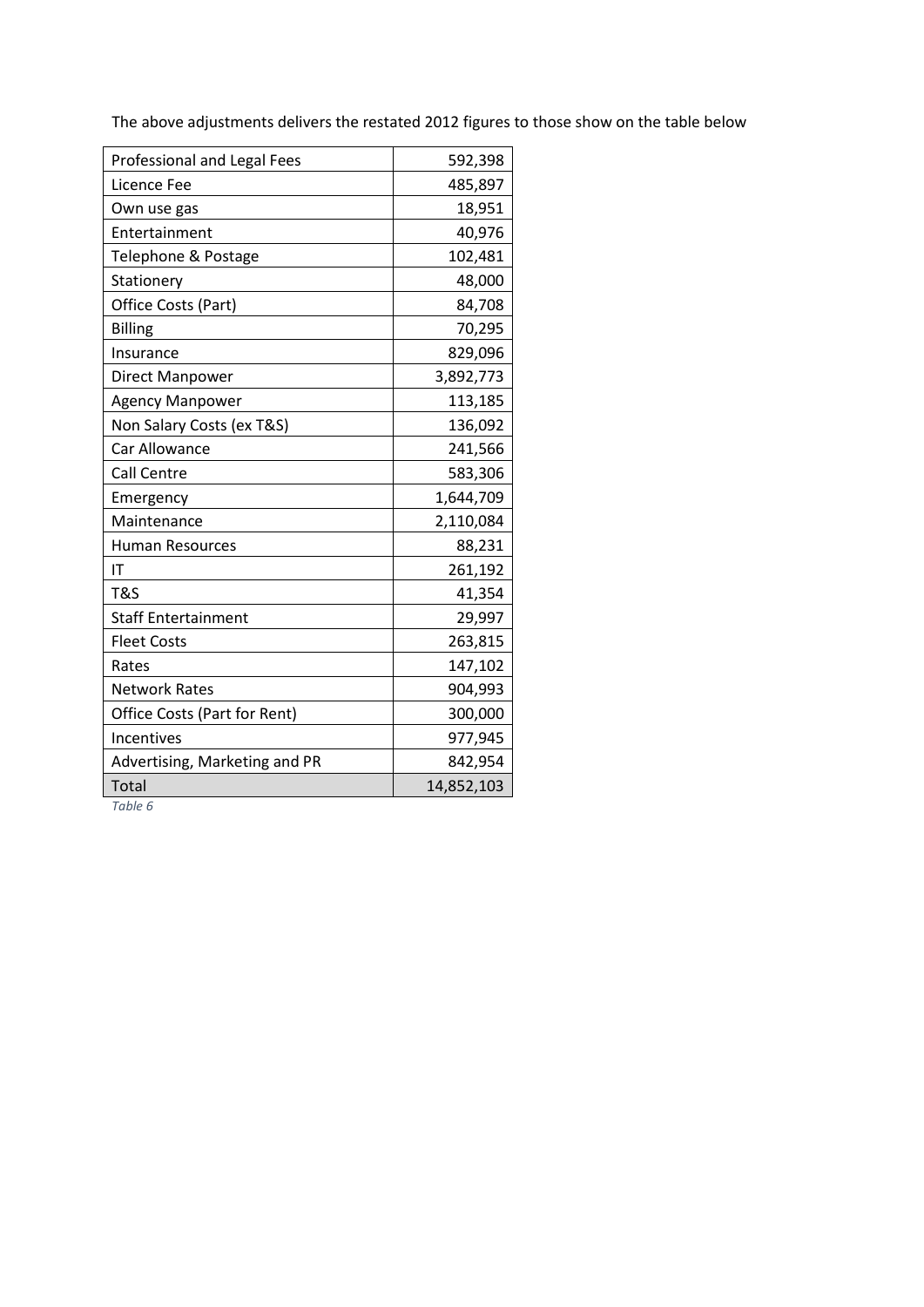## *Matrix Mapping*

Having establish the cost items in a similar format for both years a matrix is created of the cost items down the matrix (Manpower, Contractor, Material etc.) and the activity areas across the matrix (Asset Management, Operations Management, Emergency Call Centre etc.). It is not practical to show the full matrix in this note due to the number of Columns involved. However, the table below shows the full list of column headings.

| Asset Management              |                              |  |  |
|-------------------------------|------------------------------|--|--|
| <b>Operations Management</b>  |                              |  |  |
|                               | <b>Emergency Call Centre</b> |  |  |
| <b>Customer Management</b>    | Other                        |  |  |
| <b>System Control</b>         |                              |  |  |
| Emergency                     |                              |  |  |
| Metering                      |                              |  |  |
| <b>PRE Repairs</b>            |                              |  |  |
| Maintenance                   |                              |  |  |
|                               | IT                           |  |  |
| IT & Telecoms                 | Telecomms                    |  |  |
| <b>Property Mgt</b>           |                              |  |  |
|                               | Training                     |  |  |
| HR & non-ops training         | <b>HR</b>                    |  |  |
|                               | <b>Billing</b>               |  |  |
| Audit, Finance & Regulation   | Non-Billing                  |  |  |
| Insurance                     |                              |  |  |
| Procurement                   |                              |  |  |
| CEO & group management        |                              |  |  |
| <b>Stores &amp; Logistics</b> |                              |  |  |
|                               | Advert, & PR                 |  |  |
|                               | (OO)                         |  |  |
| Advert. & Market Dev.         | Market Dev (OO)              |  |  |
|                               | Advert. & PR                 |  |  |
|                               | (Non-OO)                     |  |  |
| Market Dev (Non-OO)           |                              |  |  |
| Non Controllable Costs        |                              |  |  |
| Total                         |                              |  |  |

*Table 7*

Having established this matrix (which has more breakdown than the matrix in the cost reporting template) a mapping of the figures established in each of the years is carried out either to specific cells within the matrix or to a row or column totals. Given the 2013 figures have been reported on the basis of this type of matrix in the reporting template the 2013 matrix can be populated accordingly. For 2012 specific cells are populated with figures where this is possible. The basis of the 2013 populate matrix is then used as the basis to pro-rata populate rows and columns in 2012 based upon the percentage splits of the row or column in 2013.

In populating the matrix assumptions are made as to how to distribute the total costs in order of application as difficult cells are populated.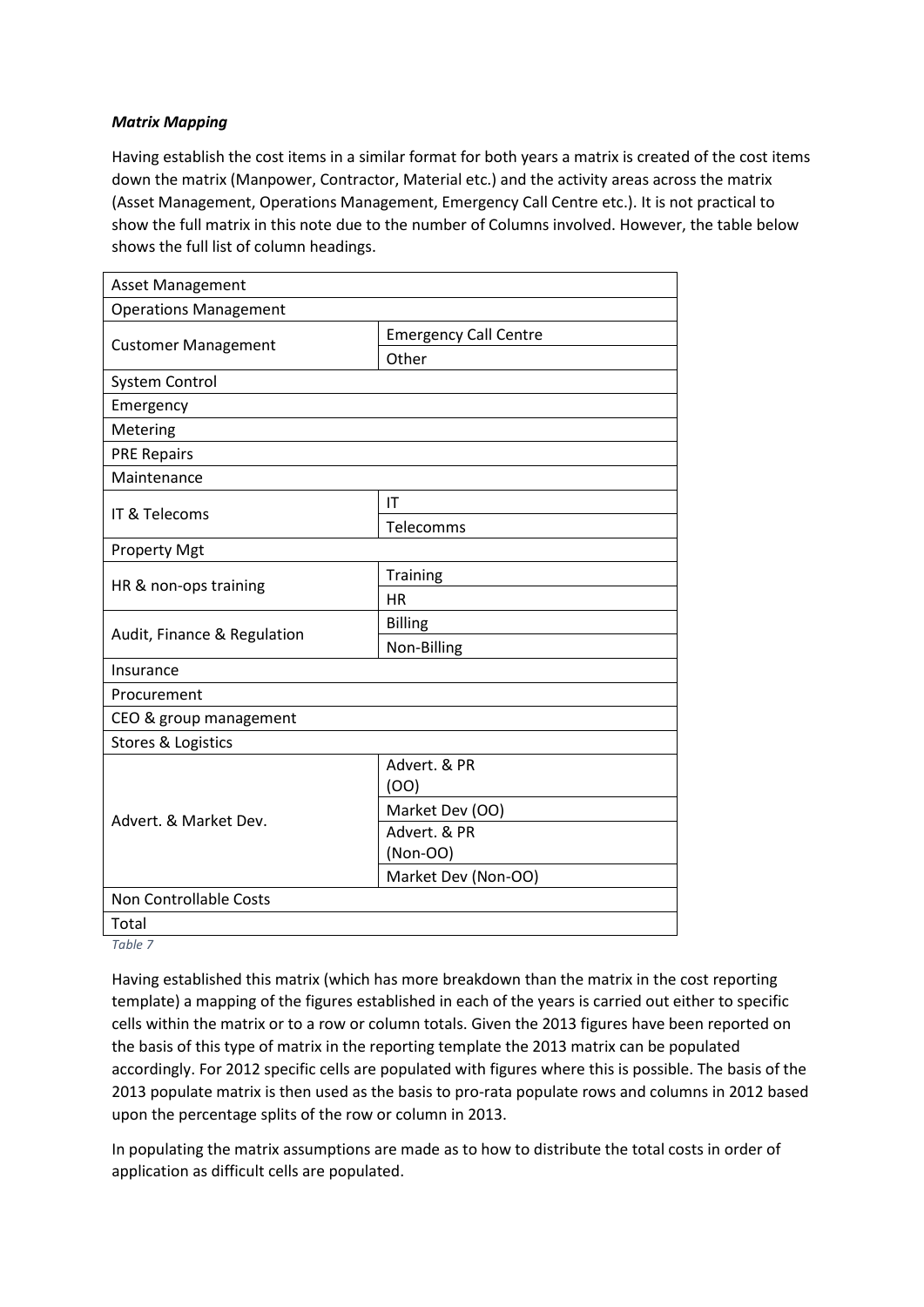## **Assumptions**

In the outline above three assumptions have already been stated:

- 1. Assume Split between Direct Manpower, Agency Manpower, Non Salary Cost (Excluding T&S) and Car Allowance in same proportions as 2013
- 2. Assume T&S in 2012 includes some Staff Entertainment on same ratio as 2013
- 3. Assume Office Rent in 2013 is £300,000

The list of the remaining assumptions made is given below:

- 4. Assume Call Centre and Emergency costs in 2012 are all Contractor
- 5. Assume Maintenance Costs in 2012 are all Materials
- 6. Assume HR Costs in 2012 are all Materials
- 7. Assume IT Costs in 2012 are all Stationery, Communications & Billing
- 8. Assume Fleet Costs in 2012 are all Transport & Plant Other
- 9. Assume Network Rates in 2012 are the same as Network Rates in 2013
- 10. Assume Telephone & Postage, Other, Stationary in 2013 is split in the same proportions as 2012
- 11. Assume Telecoms Costs are 10% of IT & Telecoms in 2013
- 12. Assume All incentives are MDR for OO connections
- 13. Assume Billing Costs in 2013 are the same as 2012
- 14. Assume all Call Centre Costs Are Contractor
- 15. Assume the Rent and Rates split in 2013 is the same proportions as 2012
- 16. Assume the split between billing and non-billing is the same as the split for Stationery, Communications & Billing
- 17. Assume Training costs in both years are nil
- 18. Assume Metering Costs were reported in Maintenance for 2012

In order to aid the understanding the process described above a simplified example is given in Appendix 1.

The results of the mapping exercise are shown in the two tables below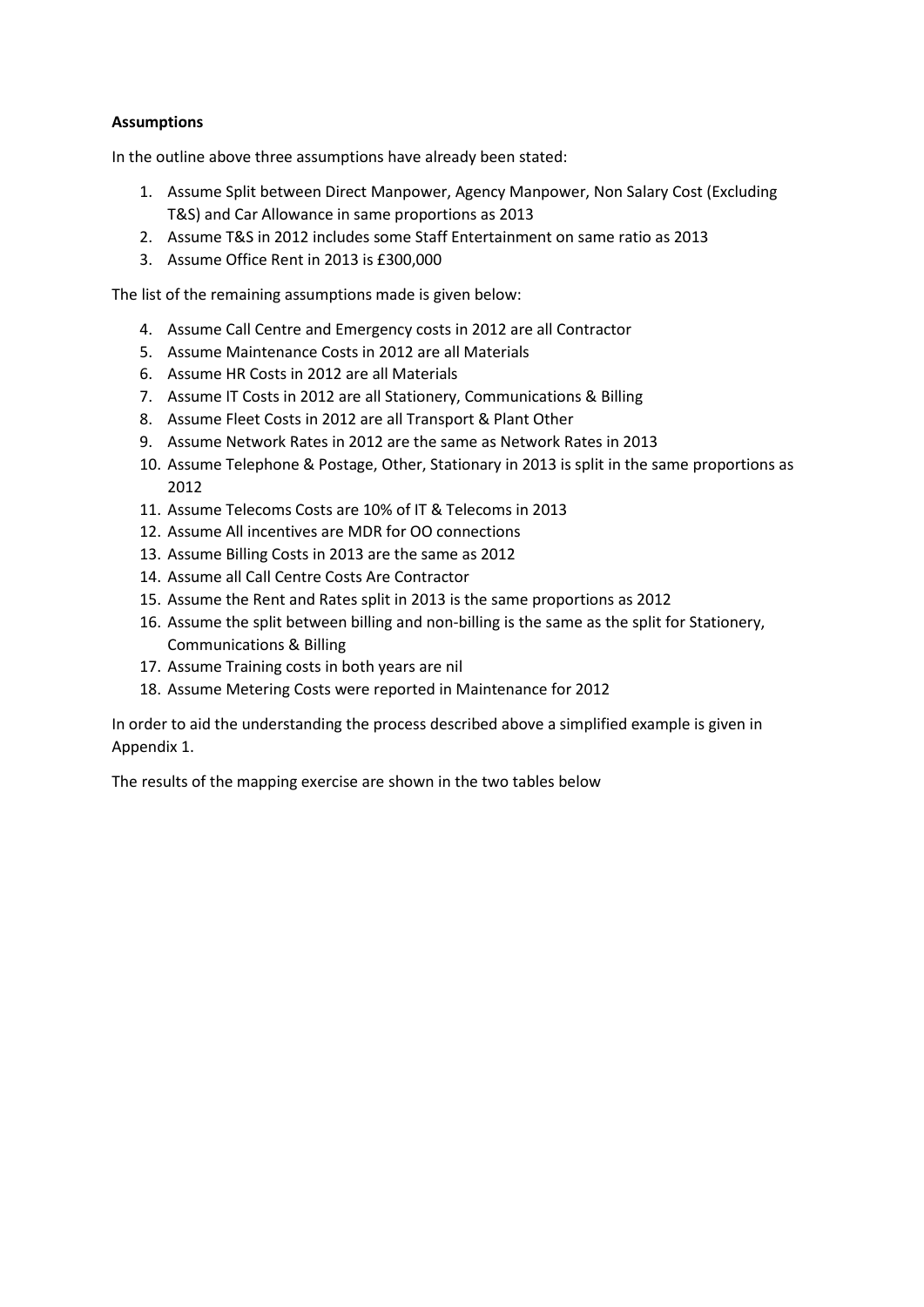|                                | 2,012      | 2,013      |
|--------------------------------|------------|------------|
| <b>Asset Management</b>        | 168,757    | 200,176    |
| <b>Operations Management</b>   | 669,078    | 793,548    |
| <b>Customer Management</b>     | 1,222,674  | 1,305,279  |
| System Control                 | 114,269    | 135,905    |
| Emergency                      | 1,750,063  | 1,794,383  |
| Metering                       | 995,550    | 918,676    |
| <b>PRE Repairs</b>             | 11,706     | 14,234     |
| Maintenance                    | 1,231,594  | 1,170,817  |
| IT & Telecoms                  | 481,062    | 496,745    |
| <b>Property Mgt</b>            | 1,521,277  | 1,768,576  |
| HR & non-ops training          | 203,699    | 155,114    |
| Audit, Finance & Regulation    | 881,111    | 1,217,059  |
| Insurance                      | 1,006,492  | 742,415    |
| Procurement                    | 66,270     | 78,289     |
| CEO & group management         | 1,320,577  | 1,709,245  |
| Stores & Logistics             | 14,516     | 43,953     |
| Advert. & Market Dev. (OO)     | 2,446,732  | 2,804,090  |
| Advert. & Market Dev. (non-OO) | 241,825    | 295,277    |
| Non Controllable Costs         | 504,848    | 126,766    |
| <b>Total</b>                   | 14,852,102 | 15,770,547 |

The table below shows the activity breakdown of the Opex Matrix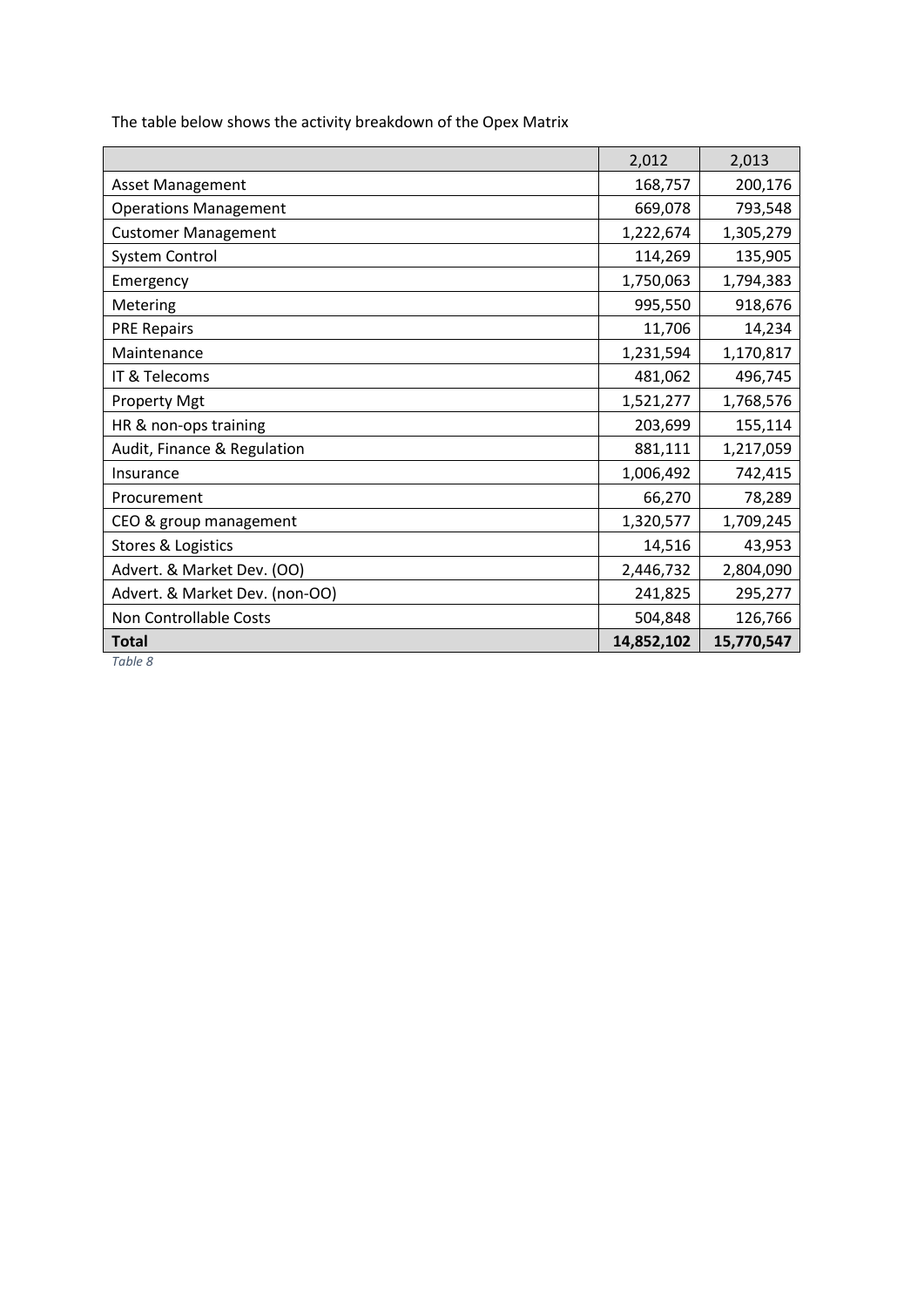|                                        | 2,012      | 2,013      |
|----------------------------------------|------------|------------|
| Direct Manpower                        | 3,892,773  | 4,672,194  |
| <b>Agency Manpower</b>                 | 113,185    | 135,848    |
| <b>Contractor Costs</b>                | 3,900,064  | 2,212,002  |
| Contractor - Labour                    | 3,900,064  | 2,212,002  |
| Contractor - Material                  | 0          | 0          |
| Materials                              | 2,198,315  | 2,133,839  |
| <b>Vehicles &amp; Wheeled Plant</b>    | $\Omega$   | 71,314     |
| Transport & Plant (Other)              | 263,815    | 798,785    |
| TMA (Streetworks)                      | 0          | 0          |
| Non Salary Costs (ex T&S)              | 136,092    | 163,341    |
| <b>Staff Entertainment</b>             | 29,997     | 14,884     |
| <b>T&amp;S</b>                         | 41,354     | 20,519     |
| Car Allowance                          | 241,566    | 289,933    |
| Professional and Legal Fees            | 592,398    | 997,982    |
| Rent & rates                           | 447,102    | 472,107    |
| <b>Network Rates</b>                   | 904,993    | 904,993    |
| Stationery, Communications and Billing | 566,676    | 676,892    |
| Entertainment                          | 40,976     | 37,129     |
| <b>MDR Allowance</b>                   | 977,945    | 2,042,021  |
| Income Received (-ve)                  | 0          | 0          |
| <b>Total Controllable Costs</b>        | 14,347,253 | 15,643,782 |
| Shrinkage (Including Own Use)          | 18,951     | 0          |
| Licence Fees                           | 485,897    | 126,766    |
| <b>Bad debt</b>                        | 0          | 0          |
| Other Non-Controllable:                | $\Omega$   | $\Omega$   |
| <b>Total Non-Controllable Costs</b>    | 504,848    | 126,766    |
| <b>Total Net Opex</b>                  | 14,852,102 | 15,770,547 |

The table below shows the category breakdown of the Opex Matrix.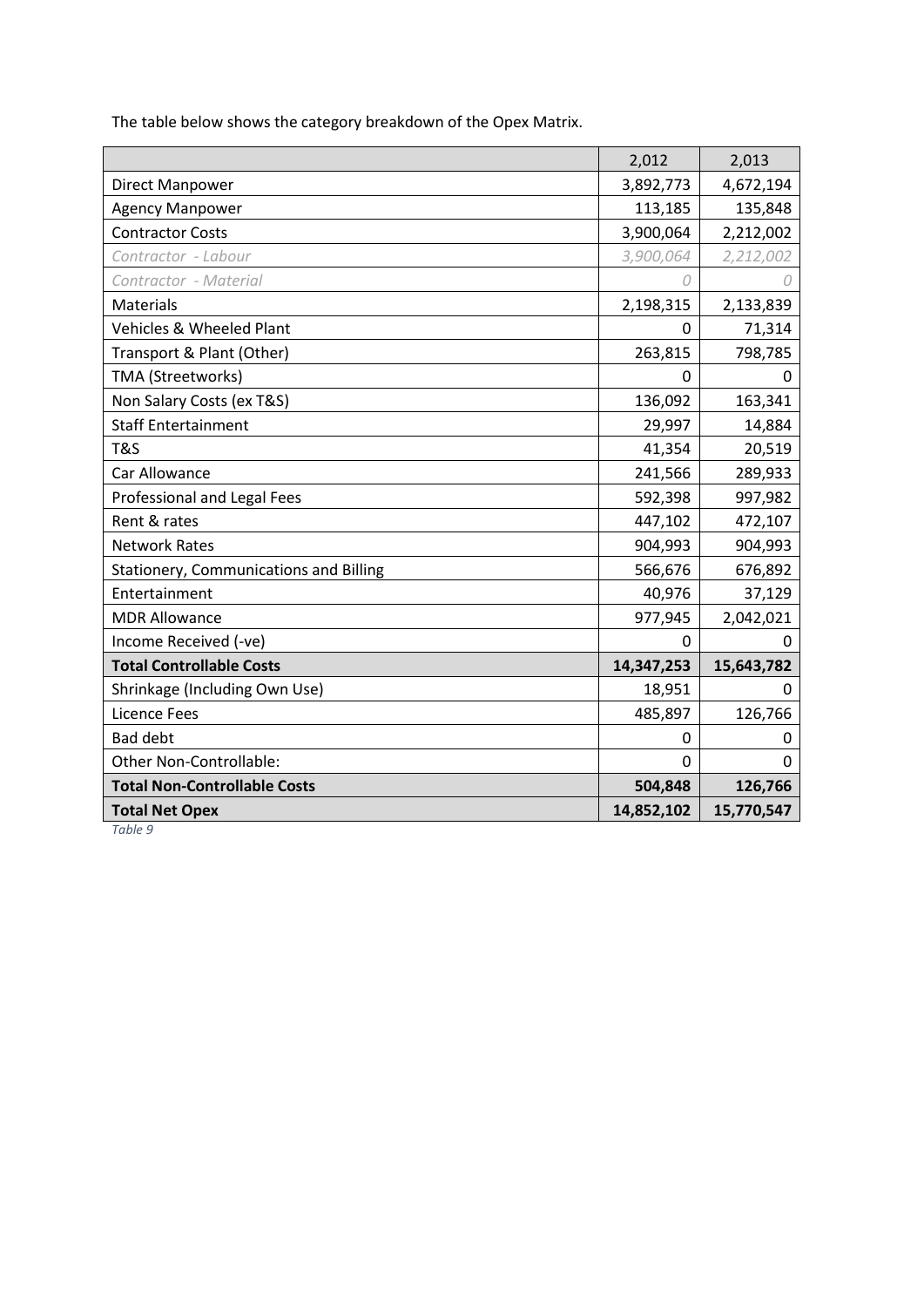# Appendix 1

In order to simplify the explanation a reduced set of accounts have been used in a worked example.

In year 1 the Opex is reported in the old format

| Year 1                 |       |
|------------------------|-------|
| <b>Staff Costs</b>     | 59.0  |
| <b>Work Activities</b> | 80.0  |
|                        | 25.0  |
| Stationary             | 18.0  |
| Telephone & Postage    | 19.0  |
| Billing                | 6.0   |
| Professional           | 3.5   |
|                        | 210.5 |

In year 2 the Opex is reported in the new format

| Year 2             | Work       | IT&       | Audit & | HR.  |       |
|--------------------|------------|-----------|---------|------|-------|
|                    | Activities | Telephone | Finance |      |       |
| <b>Staff Costs</b> | 26.3       | 6.3       | 23.3    | 5.2  | 61.1  |
| Contractor Costs   | 84.0       | 30.4      | 9.2     | 0.7  | 124.3 |
| Stationery,        |            |           |         |      |       |
| Communications and |            |           |         |      |       |
| Billing            | 3.1        | 1.0       | 22.8    | 7.1  | 34.1  |
|                    | 113.4      | 37.7      | 55.3    | 13.0 | 219.4 |

The first step is to devise an extended matrix which can be used to map between the two formats

| Year                    |            | IT & Telephone<br>Work |  | Audit & Finance |         |             |    |  |
|-------------------------|------------|------------------------|--|-----------------|---------|-------------|----|--|
|                         |            | Activities             |  | Telephone       | Billing | Non Billing | HR |  |
| <b>Staff Costs</b>      |            |                        |  |                 |         |             |    |  |
| <b>Contractor Costs</b> |            |                        |  |                 |         |             |    |  |
| Stationery,             | Postage    |                        |  |                 |         |             |    |  |
| Communications and      | Stationary |                        |  |                 |         |             |    |  |
|                         |            |                        |  |                 |         |             |    |  |

The next step is to populate the new matrix with figures which can be directly mapped first [Dark Green Cells] the then make assumptions that are required to fill of the remaining cells in the current report year [Dark Brown Cells] The light brown cells shows figures which are calculated from the dark brown assumptions, and the light green cells show the summation cells.